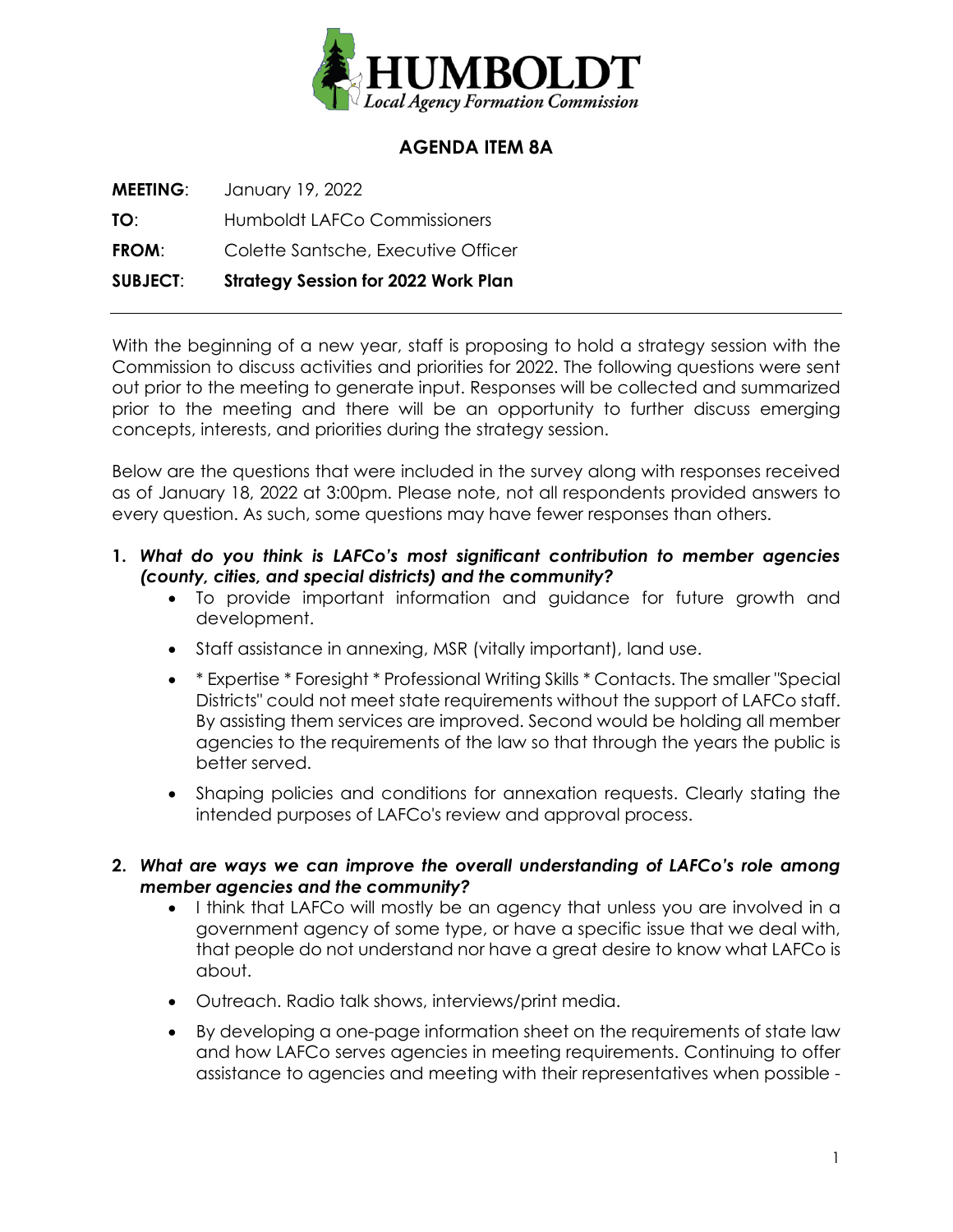virtually or in person. Especially to small districts LAFCo is a big, overpowering, unnecessary agency - until you meet them!

- 1) Prepare a video that explains the role and have it presented every two years to local jurisdictions and district boards. 2) Focus less on individual decisions and more on the intended benefits from having LAFCo in California. Open Space, sensible development, minimizing exceptions to the purpose to avoid cumulative impacts over time. 3) Prepare a periodic insert for local newspapers that highlight the role of LAFCo and feature maps of recent changes that have been approved. Highlight one or two special districts.
- Have representatives from the agencies which don't have a commissioner be invited to our meeting.
- **3.** *What are the most critical issues and challenges LAFCo is dealing with now or anticipates coming down the road?*
	- I think large developments such as the McKay tract, working with the county and city, will take much focus from LAFCo.
	- Prime agricultural land use as it pertains to commercial cannabis.
	- It feels that LAFCo is in a unique position with the requirements of CHK but limited authority to enact recommendations that would be of service to communities years down the road. Continue to find ways to incorporate recommendations into reports so that they are part of the record and may ultimately serve the organization. The most critical issue is the effect of climate change - for our area sea level rise and fire risk. As always - wise use of land is a critical issue - protection of ag. lands. Find ways to present concerns so that the possibilities can be considered years ahead of time. Especially if agencies don't want to hear and deal with alternatives.
	- 1) Climate change and issues related to where future residential areas can be most protected from the effects of fire, flood and sea level rise. 2) Efficient use of land. Curtailing expansion of public services to outlying areas. Focus more on infill and greater urbanization to minimize loss of open space needed for natural habitat. 3) Anticipating climate refugees moving to coastal area to escape extreme heat in the central valley and other inland areas over the next five decades.
	- Timely resolution of all matters.

#### **4.** *How should we address or prepare for these challenges?*

- Learn as much as possible and have the best commissioners possible.
- Wouldn't it be interesting to gather a community in a "Strategic Planning Session" as they prepare for a revision of the MSR/SOI. Ask elected officials and community members to envision their community in 2050 - services, challenges etc. Would Manila be a viable community in 2050 or would infrastructure be underwater? King Salmon might have developed a plan for relocating everything, by 2030!!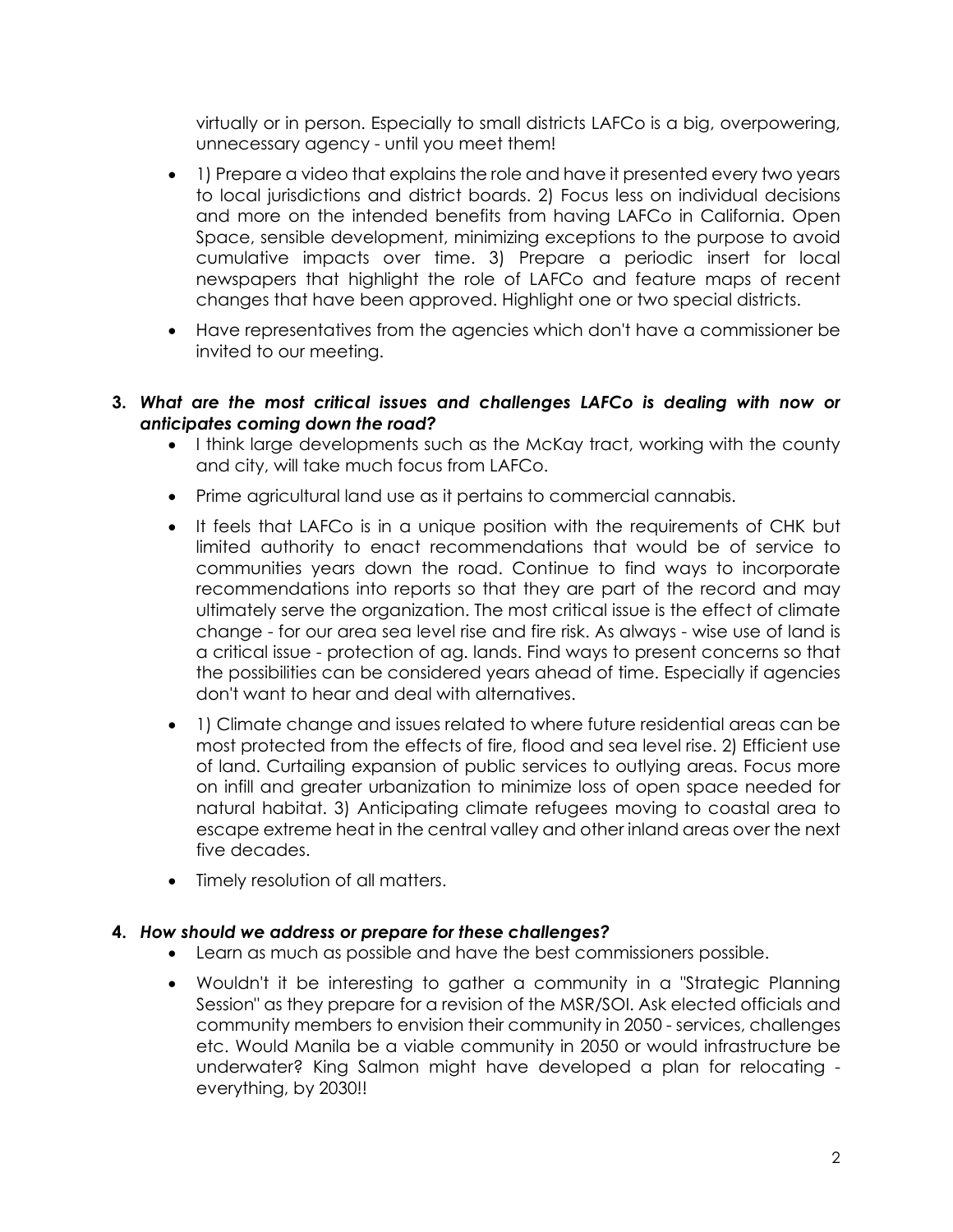- Hold a study session for the Commission with representatives from areas mentioned in #3 to seek recommendations from the professionals and to establish future policy ideas to refine and adopt for a 25 year time-frame.
- Let the folks who bring matters to us know the timeline at the get go.
- **5.** *In terms of opportunities, what are some creative and innovative things LAFCo can do to respond to/partner with member agencies?*
	- Maybe offer the opportunity for LAFCo officials to lead a Strategic Planning exercise - for a reasonable fee. Our LAFCo leadership would certainly be great at doing so. Such an exercise certainly fits within the goals of LAFCo and the resulting report would be of much value to boards and individual departments as part of the agency and would help set priorities for application of resources. If you don't dream it - you won't see it! Granted, this is not a LAFCo responsibility - but who better?
	- This depends on the nature of the requests.
	- Send meeting minutes to all our partners.

|                               | <b>Very Satisfied</b> | Somewhat<br><b>Satisfied</b> | <b>Neither</b><br>Satisfied nor<br><b>Dissatisfied</b> |
|-------------------------------|-----------------------|------------------------------|--------------------------------------------------------|
| MSR/SOI Schedule              | 40%                   | 60%                          |                                                        |
| MSR/SOI Content               | 60%                   | 40%                          |                                                        |
| <b>Application Processing</b> | 80%                   | 20%                          |                                                        |
| <b>Staff Reports</b>          | 80%                   |                              | 20%                                                    |
| <b>Budget</b>                 | 80%                   |                              | 20%                                                    |
| Website                       | 60%                   | 20%                          | 20%                                                    |
| Member Agency Interaction     | 60%                   | 40%                          |                                                        |
| <b>Staff Communication</b>    | 100%                  |                              |                                                        |

#### **6.** *How satisfied are you with each of the following?*

\*No categories were rated *Somewhat Dissatisfied* or *Very Dissatisfied*.

- **7.** *Are there topic areas that should be incorporated into MSRs on a regular basis? If so, what are those topics and should they be incorporated into our MSR policy?*
	- Of course environmental issues should always be part of the discussion as well as public safety.
	- That depends on the MSR. Cities are different from fire districts. So far, having the preview and review is working very well.
	- Agencies should more firmly identify meeting requirements (time, place, virtual or in person, public participation etc.), as COVID restrictions will continue. Also review the procedure for election and retention of officials - public service being a more challenging aspect of operating an agency.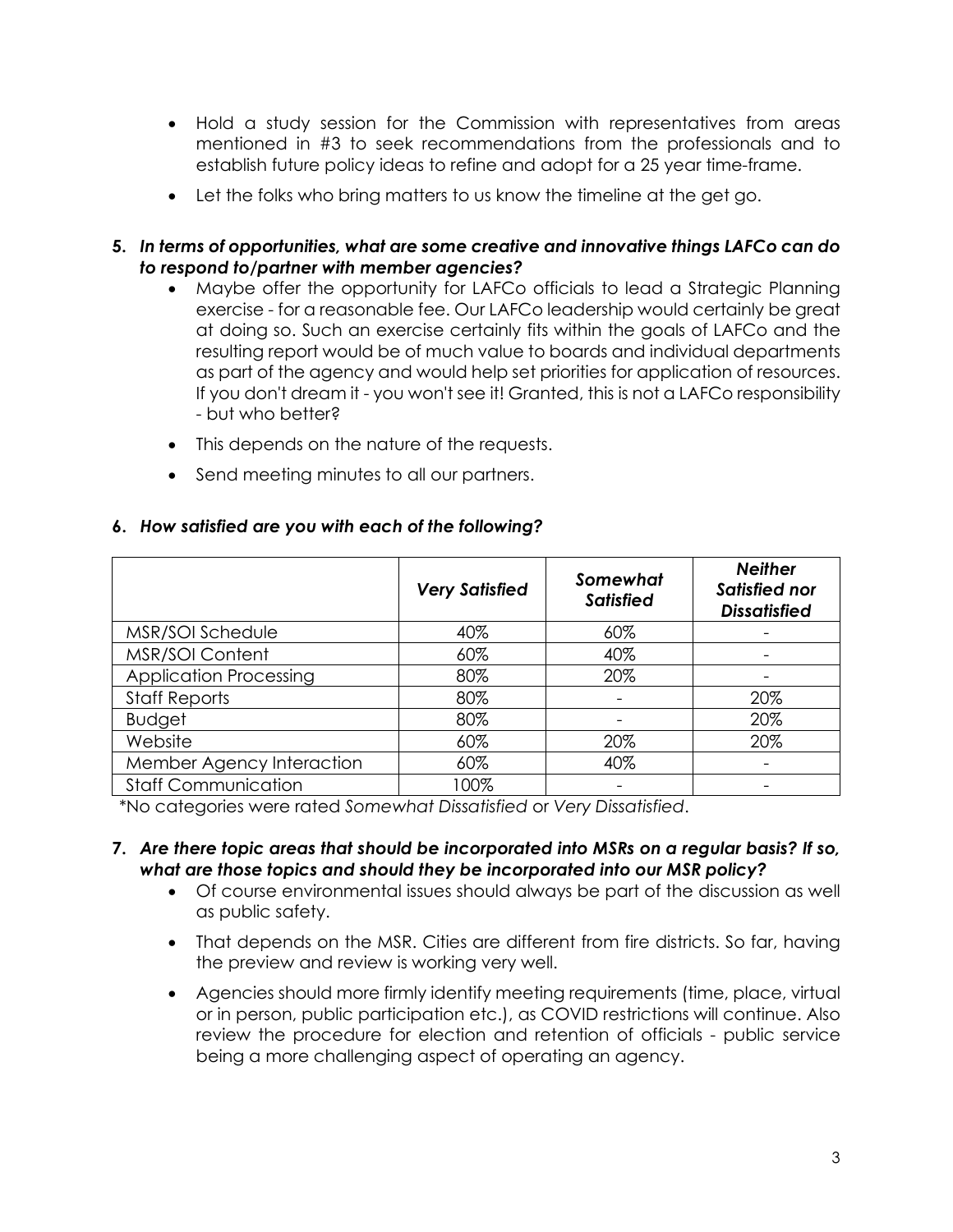- Add a section on future conditions based on anticipated changes brought on my climate change to guide future planning. Include a review from the previous MSR to see how well municipality has done.
- I am satisfied with the current situation.
- **8.** *Should updating policies and procedures be a staff priority in 2022? If so, what additional topic areas would be useful to guide decision making? (Currenlty the Commission has administrative policies, outside agency services policies, boundary change policies, SOI policies, and MSR policies.)*
	- Many times the administrative policies will guide other policies like the MSR policies so keeping those policies dated is very important.
	- So far I don't see much of a need for change.
	- Updating should probably be done every 4-6 years. Any policy outside 6 years should be reviewed.
	- I believe I have laid this out in earlier responses.
	- $\bullet$  No.
- **9.** *Should the Outside Agency Services policy be updated to provide more specific conditions for when such a request may be approved in order to encourage annexations rather than outside agency connections?*
	- Each situation is unique and needs to be examined separately but if the policy limits or discourages annexations then maybe they do require updating.
	- Just let the folks involved know they may have options regarding annexation.
	- Yes  $(x2)$
- **10.** *With regard to legislation, LAFCo staff regularly reports on CALAFCO legislative efforts and occasionally responds to CALAFCO calls for legislative action/letters of support as requested. Do you have any suggestions on how we should track or respond to legislative topics of interest?*
	- Always keep in mind that our community is very different from most of the communities, especially in the bay area beginning with Ukiah south.
	- CALAFCO spearheads our voice in Sacramento. Possibly a Call to Action from LAFCo members on actionable items.
	- Continue to use the services of CALAFCO, respond as you determine necessary and then inform the Commission.
	- Target items that have relevance to Humboldt County. Some Statewide issues focus on other areas of the state.
	- The current system seems to work well for me.